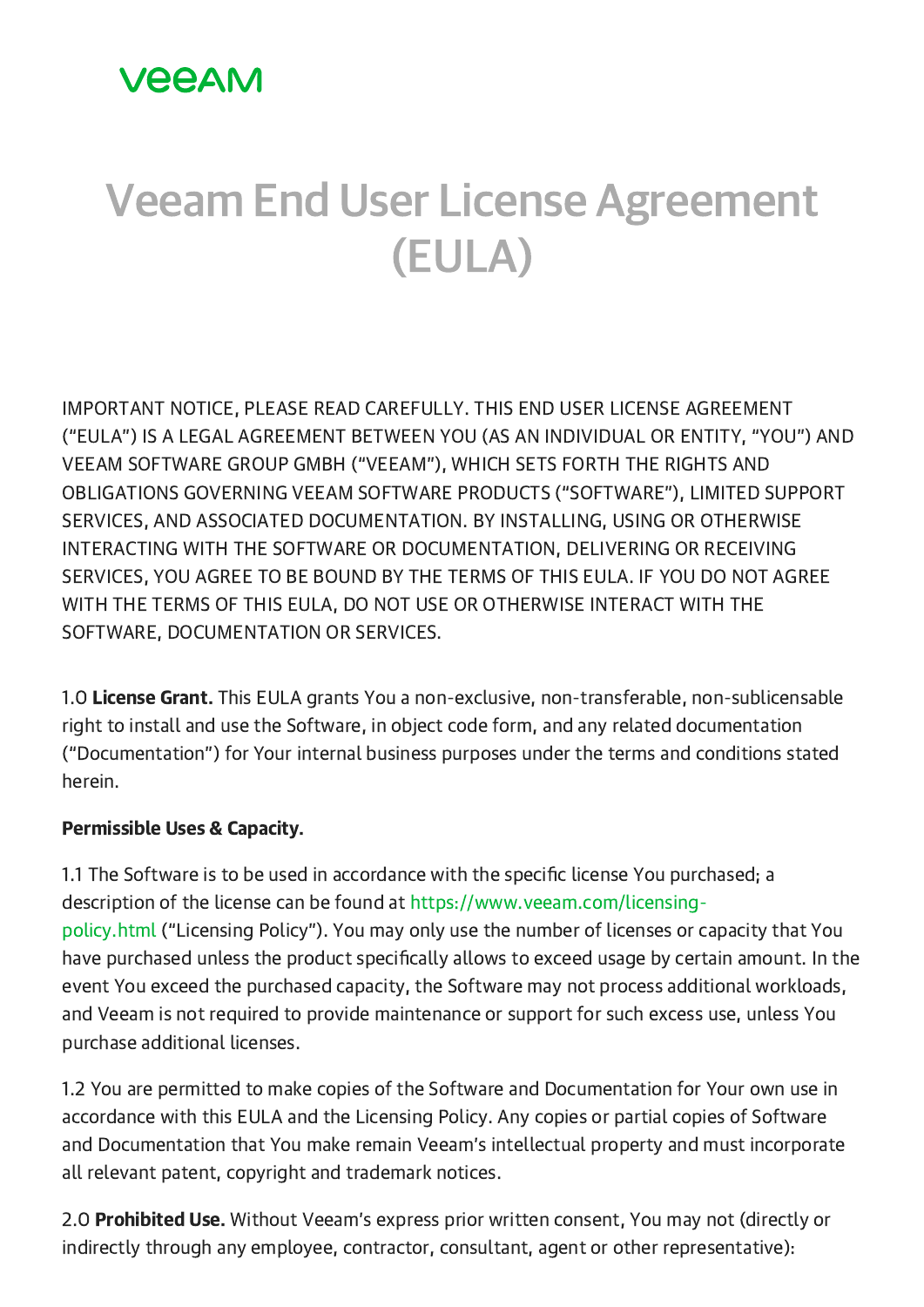(a) resell, transfer, share, or make Software or Your license keys available to any third party (including, without limitation, sharing license keys on any website, forum or social media); (b) process third party data (as a service provider), provide commercial hosting or support services, sublicense, rent or lease, in whole or in part, the Software to another party, or otherwise use the Software on a service bureau basis, without purchasing a specific Veeam license to do so; (c) decipher, decompile, disassemble, reverse assemble, reverse engineer, modify, or otherwise attempt to derive source code, algorithms, tags, specifications, architectures, structures or other elements of the Software, including any license keys, in whole or in part, for any purpose or in any manner (except to the extent such prohibition is expressly prohibited by law); (d) write or develop any derivative software or documentation or other software programs based upon the Software or Documentation; (e) use the Software or Documentation in violation of any applicable laws or regulations; or (f) disclose, transfer or otherwise make available the results of any performance, capacity or functionality tests or any benchmark testing of the Software to any third party.

3.0 **Evaluation Licenses.** Software may be provided to You for beta, demonstration, test or evaluation purposes, with either "Evaluation" or "Not for Resale" license (collectively, "Evaluation Licenses"). For any Evaluation Licenses, the term is limited and will be defined to You by Veeam. Evaluation Licenses are limited specifically to use for demonstration and evaluation purposes only, and You agree not to use such Software for third party processing purposes. Your use of the Software under an Evaluation License is provided as-is, without any representations or warranties of any kind, and is at Your sole risk. "Not For Resale" licenses cannot be used in production environments or to process production data backups. Veeam has no obligation to provide support, maintain or provide any assistance regarding any Evaluation Licenses. In no event will Veeam be liable for any damages, for any claim or cause for any damages of any kind, including, without limitation, any direct, indirect, special, incidental, exemplary, statutory, punitive or consequential damages (including, without limitation, loss of profits, loss of use or data, damage to systems or equipment or business interruption). You are not entitled to any defense, indemnification or warranty protection for licenses granted pursuant to this section.

4.0 Free Licenses and Community Edition Licenses. Free and Community Edition License products can be used in Your own production environment and only by You in accordance with the terms and conditions of this EULA and the Licensing Policy. You may not use the Free and Community Edition Licenses to provide services to third parties (including support and consulting services for existing Free and Community Edition License installations) or to process third party data. Your use of Free and Community Edition License products is provided as-is, without any representations or warranties of any kind, and is at Your sole risk. Veeam has no obligation to support, maintain or provide any assistance regarding any of these licenses. In no event will Veeam be liable for any damages, for any claim or cause for any damages of any kind, including, without limitation, any direct, indirect, special, incidental, exemplary, statutory, punitive or consequential damages (including, without limitation, loss of profits, loss of use or data, damage to systems or equipment or business interruption). You are not entitled to any defense, indemnification or warranty protection for licenses granted pursuant to this section.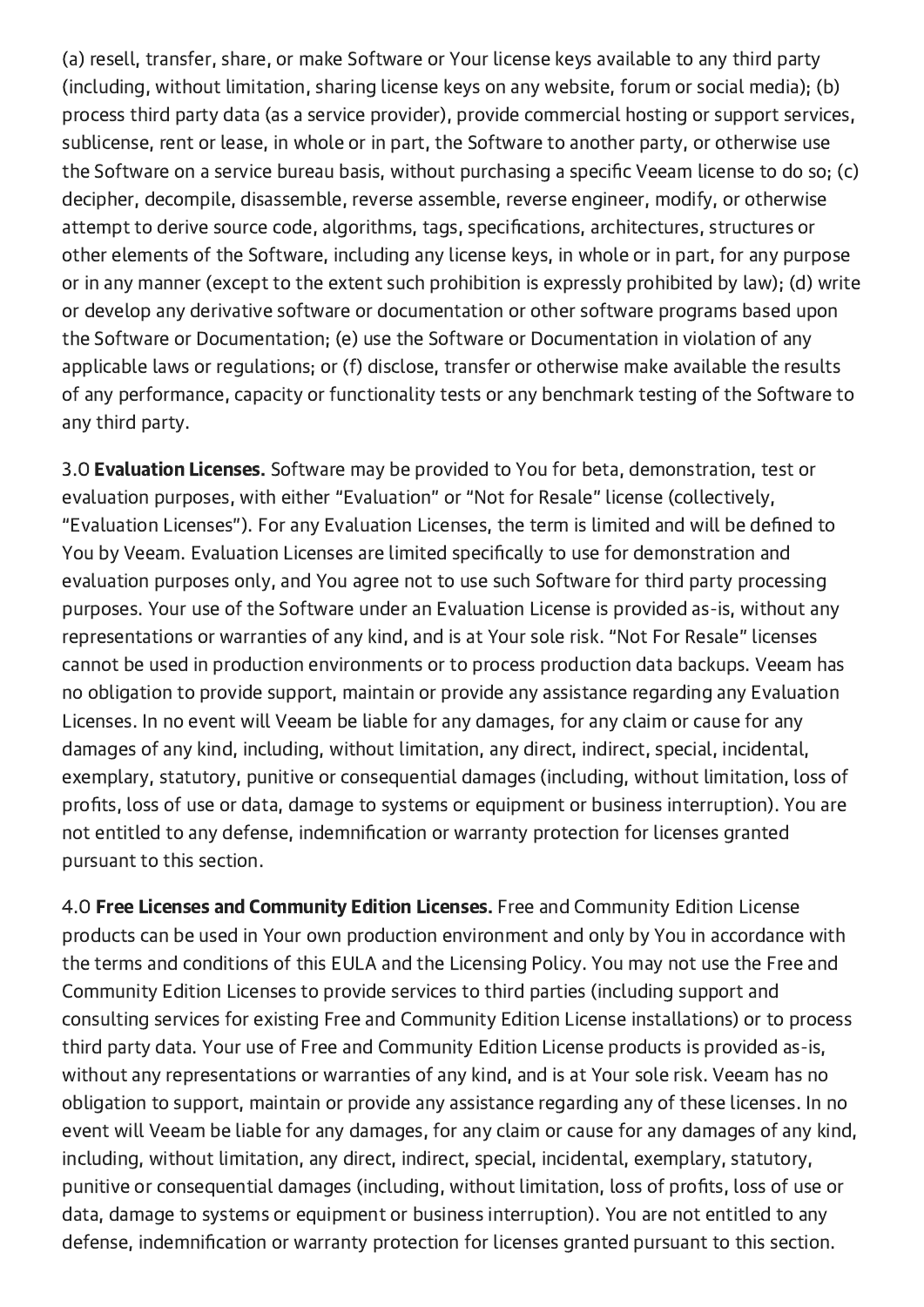5.0 Maintenance and Support. Maintenance and support (collectively, "Maintenance") for the Software is available in accordance with the Licensing Policy and Veeam's support policy (the "Support Policy"), which can be found at [https://www.veeam.com/support.html](https://www.veeam.com/support.html?ad=in-text-link). Maintenance, if it is included in the Software purchased, will commence upon the date Your order is processed and the license file is generated. You will receive (a) support for Your Software, and (b) any updates, enhancements or improvements that are included or defined in the Support Policy. Software updates cannot be applied to the Software with an expired Maintenance plan.

### 6.0 Technical Information Collection.

6.1 Veeam cannot access the Software installed in Your chosen environment(s) or any data that You manage using the Software. Veeam cannot access any technical information pertaining to the performance of the Software unless You voluntarily provide it to Veeam. This includes any reports and survey information pertaining to Software use, including the generation and collection of anonymous product usage statistics data. The data collection is turned OFF by default and can be enabled by You. You always have the option to enable or disable this functionality at any time. The product usage data collection is mandatory for all Free and Community Edition Licenses and cannot be disabled.

6.2 If You provide Veeam with technical information in order to receive Maintenance, You consent to have such information processed by Veeam (which may include the collection, use, storage, transfer and/or deletion of log files or other information for the limited purposes of providing Maintenance to You and improving the functionality of the Software, including any enhancements and upgrades thereto). You acknowledge and agree that Veeam will treat your technical information as confidential, but You are responsible for eliminating any data that you believe is sensitive or which may contain personal data prior to providing any log files or other technical information to Veeam.

7.0 **Personal Information.** In the event You voluntarily provide personal data to Veeam in connection with Maintenance or otherwise, Your personal information will be used and stored in accordance with Veeam's Privacy Notice, which can be found at [https://www.veeam.com/privacy-policy.html](https://www.veeam.com/privacy-policy.html?ad=in-text-link). You can always update Your preferences by visiting the Veeam customer portal.

8.0 **Intellectual Property Rights.** The Software is LICENSED, NOT SOLD. The Software is protected by patent, copyright, trademark, trade secret and other laws, including, without limitation, international treaties. A list of relevant patents and trademarks can be found at [https://www.veeam.com/veeam-patents-and-registered-trademarks.html.](https://www.veeam.com/veeam-patents-and-registered-trademarks.html?ad=in-text-link) All rights, title and interest in and to the Software, Documentation, and any other Veeam materials or information provided or made available in connection with this EULA, as well as all any suggestions, ideas and feedback You propose regarding the foregoing, are owned by Veeam (or any third party licensor), and You hereby assign any right, title and interest in and to any such suggestions, ideas or feedback to Veeam. Third party licensors, in addition to any other rights or remedies available to them, are third party beneficiaries of this EULA with regard to their respective component(s).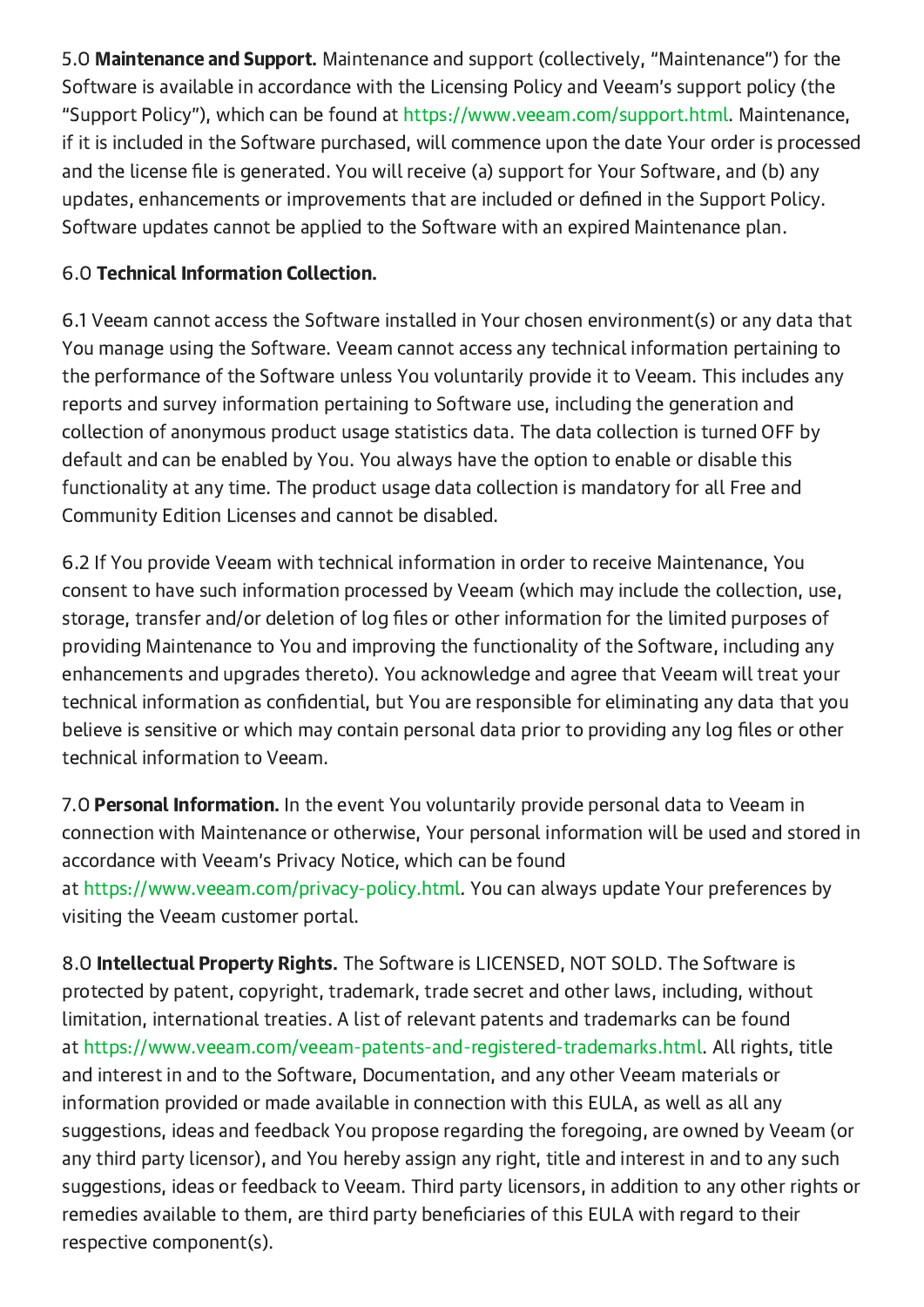9.0 **Open Source Software.** Veeam may include various open source software components in or with the Software (collectively, "OSS"), each of which is owned by a third party and is subject to its own applicable license terms and conditions. A current list of OSS components used by Veeam can be found at [https://www.veeam.com/eula-oss.html.](https://www.veeam.com/eula-oss.html?ad=in-text-link) All OSS is provided on an "asis" basis, and Veeam makes no express or implied warranties of any kind with respect thereto and assumes no liability for any damages regarding the use or operation of any such OSS.

10.0 **Export Compliance.** The Software and documentation may be subject to U.S. export control laws, including without limitation the U.S. Export Administration Act and its associated regulations, and may be subject to export or import regulations in other countries. You shall comply with all such regulations and agrees it is solely responsible for determining whether it may export, re-export, or import the Software and Documentation in a legally compliant manner.

11.0 **Audit.** During the term of this EULA and for a period of one year thereafter, Veeam may, during normal business hours and upon reasonable prior notice to You, inspect Your files, computer processors, equipment and facilities to verify Your compliance with this EULA and Your use of the Software in compliance with the Licensing Policy and with the quantities purchased via authorized Veeam resellers or online marketplaces.

12.0 Indemnification. Veeam will defend or, at its option, settle any action, suit or proceeding against You that is based upon a claim that Your use of the Software infringes any patent, copyright or other intellectual property right of a third party, and will indemnify You against any amounts awarded against You as a result of the claim, suit or proceeding; provided that (a) Veeam is promptly notified of the assertion of the claim, suit or proceeding, (b) Veeam has sole control of its defense and/or settlement, and (c) You provide reasonable assistance and cooperate in Veeam's defense and/or settlement, at Veeam's expense. Veeam's defense and indemnity obligations do not apply, and You shall be responsible for the defense and/or settlement of any claims where (1) Your use of the Software or Documentation is beyond the scope of license granted in this EULA, (2) You modified or created derivative works from the Software or Documentation, (3) You used an outdated and infringing version of the Software or Documentation after release of a non-infringing version by Veeam, or (4) You used or combined the Software with any technology, software or hardware not supplied by Veeam, where the alleged infringement would not have occurred absent such use or combination, (5) You use the Evaluation Licenses or Free and Community Edition Licenses. In the event any such infringement action, suit or proceeding is brought or threatened, Veeam will, at its sole option and expense: (i) procure for You the right to continue use of the Software or the allegedly infringing part thereof; or (ii) modify or amend or replace the same with other software or material having substantially similar functionality and performance. The aforementioned options are Your sole remedy under this provision.

#### 13.0 Limited Warranty and Limitations of Liability.

13.1 The purchase of the Software license (perpetual or subscription), is non-returnable and non-refundable. Veeam warrants that the Software, in its unmodified form as initially delivered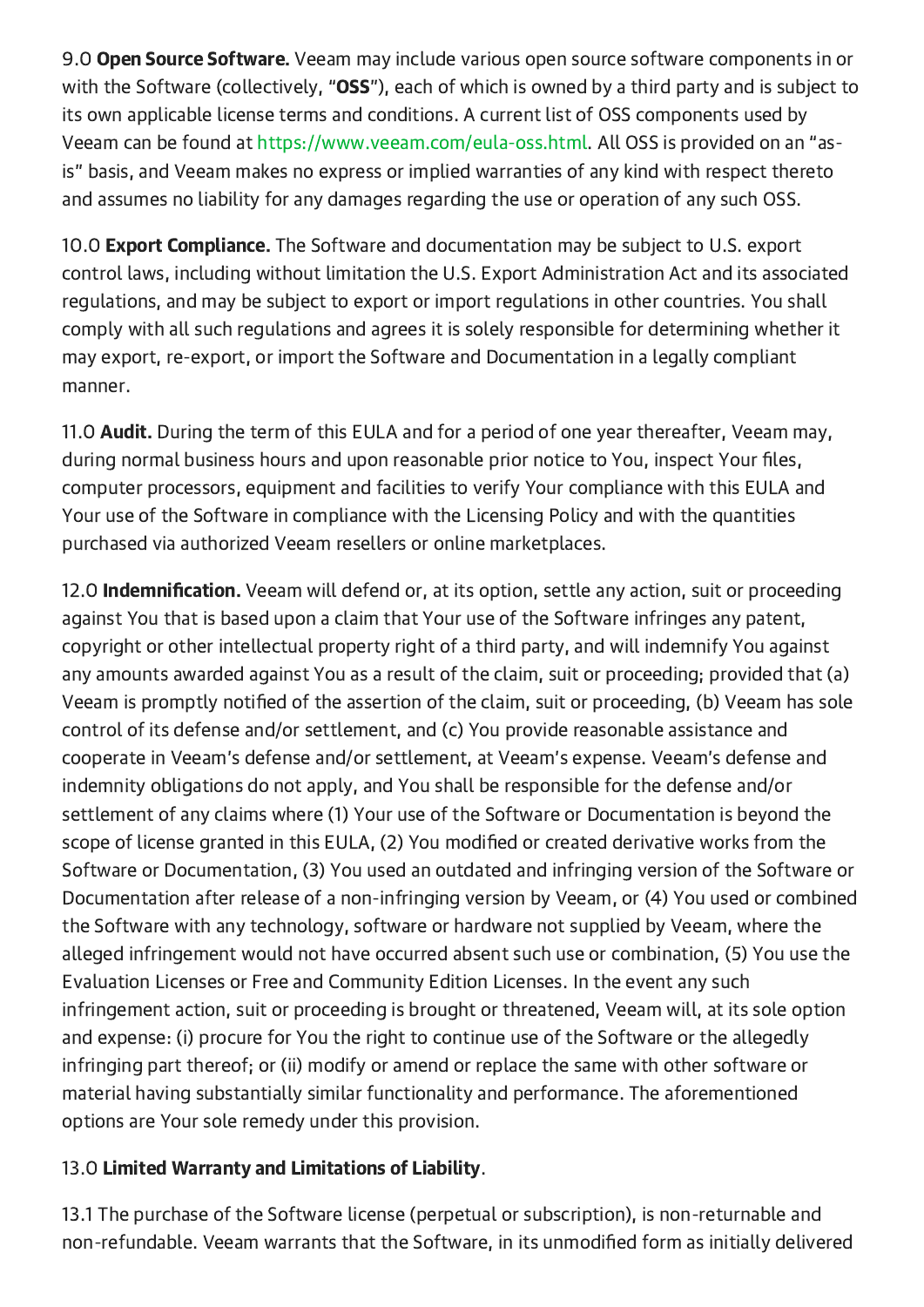or made available to You, will perform substantially in accordance with the Documentation for such Software for a warranty period of ninety (90) days from the date the Software is delivered to You (the "Warranty Period"). In the event the Software fails in a material respect to operate in accordance with the Documentation during the Warranty Period and Veeam is unable to correct the defect, Veeam's sole and exclusive liability and Your sole and exclusive remedy shall be a refund of the license fees, if any, paid by You for the Software. All claims must be raised within the Warranty Period. The foregoing limited warranty will not apply to licenses under sections 3.0 and 4.0, or if failure of the Software is the result of damage or misuse You caused. In the event a reported problem with the Software is Your fault, You agree to reimburse Veeam for its correction efforts in accordance with its then standard rates.

13.2 EXCEPT FOR THE LIMITED WARRANTY SET FORTH IN SECTION 13.1, THE SOFTWARE AND MAINTENANCE ARE PROVIDED "AS IS", WITHOUT WARRANTY OF ANY KIND, EXPRESS OR IMPLIED, INCLUDING WITHOUT LIMITATION ANY IMPLIED WARRANTY THAT THE SOFTWARE IS FREE OF DEFECTS, WILL BE UNINTERRUPTED, IS MERCHANTABLE, OR FIT FOR A PARTICULAR PURPOSE. NO ORAL OR WRITTEN INFORMATION OR ADVICE GIVEN BY VEEAM OR ANY THIRD PARTY, INCLUDING, WITHOUT LIMITATION, ANY VEEAM DISTRIBUTORS OR RESELLERS, SHALL CREATE ANY WARRANTY IN ADDITION TO, OR IN ANY WAY INCREASE THE SCOPE OF, THIS LIMITED WARRANTY.

13.3 IN NO EVENT WILL VEEAM OR ANY OF ITS AFFILIATES OR SUPPLIERS BE LIABLE FOR ANY INDIRECT, SPECIAL, INCIDENTAL, EXEMPLARY, STATUTORY, PUNITIVE OR CONSEQUENTIAL DAMAGES OF ANY KIND (INCLUDING, WITHOUT LIMITATION, LOSS OF PROFITS, LOSS OF USE OR DATA, DAMAGE TO SYSTEMS OR EQUIPMENT, BUSINESS INTERRUPTION OR COST OF COVER) IN CONNECTION WITH OR ARISING OUT OF THE DELIVERY, PERFORMANCE OR USE OF THE SOFTWARE OR ANY OTHER MATERIALS OR MAINTENANCE PROVIDED BY VEEAM UNDER THIS EULA, WHETHER ALLEGED AS A BREACH OF CONTRACT CLAIM OR AS ANOTHER TYPE OF CLAIM, INCLUDING, WITHOUT LIMITATION, CLAIMS FOR UNJUST ENRICHMENT, UNFAIR COMPETITION OR BUSINESS PRACTICES, OR OTHER TORTIOUS CONDUCT, INCLUDING NEGLIGENCE AND STRICT LIABILITY, EVEN IF VEEAM HAS BEEN ADVISED OF THE POSSIBILITY OF SUCH DAMAGES. VEEAM'S MAXIMUM AGGREGATE LIABILITY ARISING FROM OR RELATED TO THIS EULA AND VEEAM'S RELATIONSHIP WITH YOU SHALL NOT, IN ANY EVENT, EXCEED THE FEES PAID BY YOU TO VEEAM FOR THE SOFTWARE DURING THE ONE (1) YEAR PERIOD PRIOR TO THE DATE THE APPLICABLE CAUSE OF ACTION AROSE.

13.4 NO ACTION ARISING OUT OF ANY BREACH OR CLAIMED BREACH OF THIS EULA OR TRANSACTIONS CONTEMPLATED BY THIS EULA MAY BE BROUGHT BY EITHER PARTY MORE THAN ONE (1) YEAR AFTER THE CAUSE OF ACTION HAS ACCRUED. FOR PURPOSES OF THIS EULA, A CAUSE OF ACTION SHALL BE DEEMED TO HAVE ACCRUED WHEN A PARTY KNEW OR REASONABLY SHOULD HAVE KNOWN OF THE BREACH OR CLAIMED BREACH.

14.0 General. This EULA, together with the policies and information referenced herein, sets forth Veeam's entire obligation and Your exclusive rights as to the Software and Maintenance, and supersedes any conflicting terms of any purchase order and any other communication